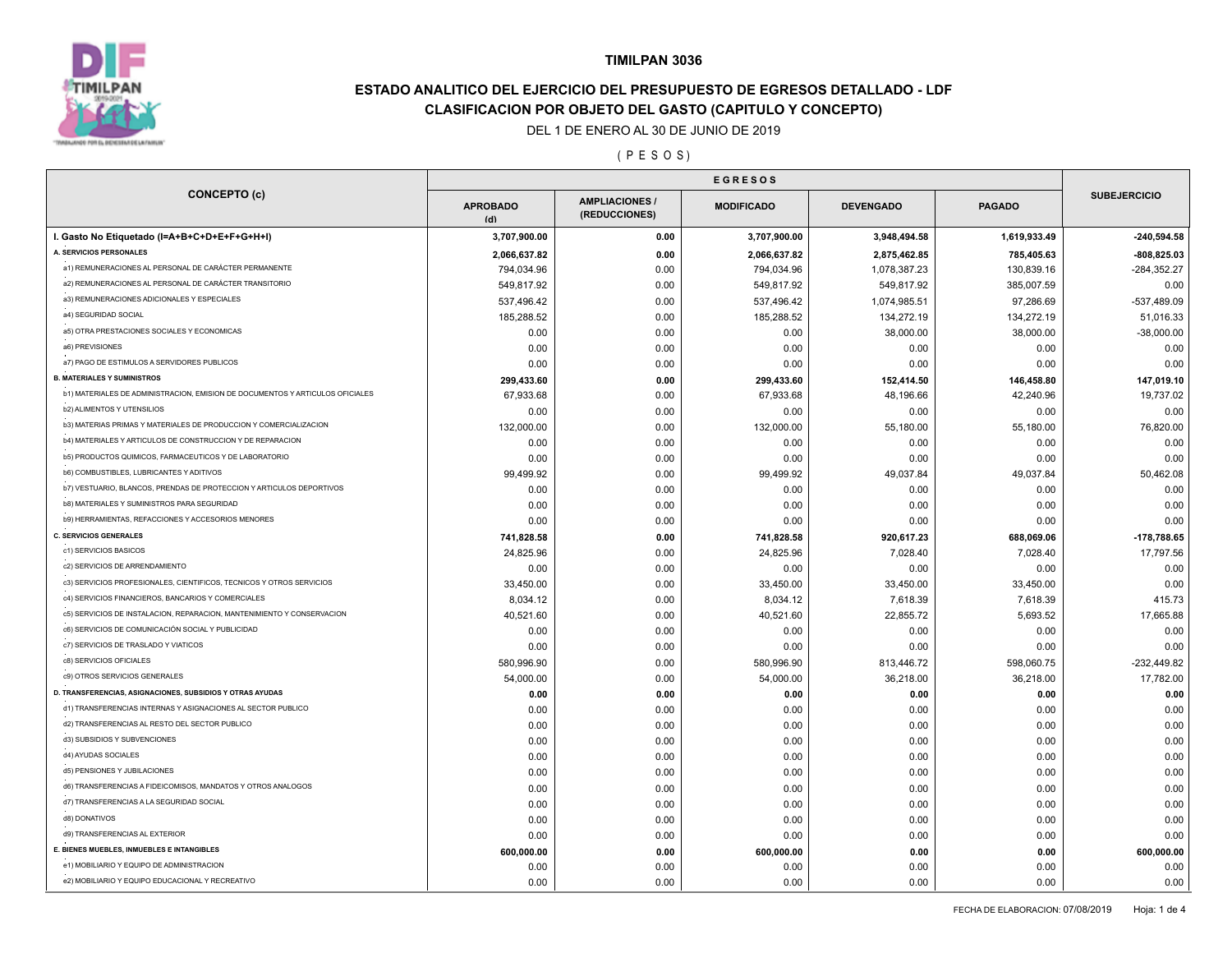

# **ESTADO ANALITICO DEL EJERCICIO DEL PRESUPUESTO DE EGRESOS DETALLADO - LDF CLASIFICACION POR OBJETO DEL GASTO (CAPITULO Y CONCEPTO)**

### DEL 1 DE ENERO AL 30 DE JUNIO DE 2019

### ( P E S O S )

| <b>CONCEPTO (c)</b>                                                                                            | <b>APROBADO</b><br>(d) | <b>AMPLIACIONES</b><br>(REDUCCIONES) | <b>MODIFICADO</b> | <b>DEVENGADO</b> | <b>PAGADO</b> | <b>SUBEJERCICIO</b> |
|----------------------------------------------------------------------------------------------------------------|------------------------|--------------------------------------|-------------------|------------------|---------------|---------------------|
| e3) EQUIPO E INSTRUMENTAL MEDICO Y DE LABORATORIO                                                              | 0.00                   | 0.00                                 | 0.00              | 0.00             | 0.00          | 0.00                |
| e4) VEHICULOS Y EQUIPO DE TRANSPORTE                                                                           | 600,000.00             | 0.00                                 | 600,000.00        | 0.00             | 0.00          | 600,000.00          |
| e5) EQUIPO DE DEFENSA Y SEGURIDAD                                                                              | 0.00                   | 0.00                                 | 0.00              | 0.00             | 0.00          | 0.00                |
| e6) MAQUINARIA, OTROS EQUIPOS Y HERRAMIENTAS                                                                   | 0.00                   | 0.00                                 | 0.00              | 0.00             | 0.00          | 0.00                |
| e7) ACTIVOS BIOLOGICOS                                                                                         | 0.00                   | 0.00                                 | 0.00              | 0.00             | 0.00          | 0.00                |
| e8) BIENES INMUEBLES                                                                                           | 0.00                   | 0.00                                 | 0.00              | 0.00             | 0.00          | 0.00                |
| e9) ACTIVOS INTANGIBLES                                                                                        | 0.00                   | 0.00                                 | 0.00              | 0.00             | 0.00          | 0.00                |
| F. INVERSION PUBLICA                                                                                           | 0.00                   | 0.00                                 | 0.00              | 0.00             | 0.00          | 0.00                |
| f1) OBRA PUBLICA EN BIENES DE DOMINIO PUBLICO                                                                  | 0.00                   | 0.00                                 | 0.00              | 0.00             | 0.00          | 0.00                |
| f2) OBRA PUBLICA EN BIENES PROPIOS                                                                             | 0.00                   | 0.00                                 | 0.00              | 0.00             | 0.00          | 0.00                |
| f3) PROYECTOS PRODUCTIVOS Y ACCIONES DE FOMENTO                                                                | 0.00                   | 0.00                                 | 0.00              | 0.00             | 0.00          | 0.00                |
| <b>G. INVERSIONES FINANCIERAS Y OTRAS PROVISIONES</b>                                                          | 0.00                   | 0.00                                 | 0.00              | 0.00             | 0.00          | 0.00                |
| g1) INVERSIONES PARA EL FOMENTO DE ACTIVIDADES PRODUCTIVAS                                                     | 0.00                   | 0.00                                 | 0.00              | 0.00             | 0.00          | 0.00                |
| g2) ACCIONES Y PARTICIPACIONES DE CAPITAL                                                                      | 0.00                   | 0.00                                 | 0.00              | 0.00             | 0.00          | 0.00                |
| g3) COMPRA DE TITULOS Y VALORES                                                                                | 0.00                   | 0.00                                 | 0.00              | 0.00             | 0.00          | 0.00                |
| g4) CONCESION DE PRESTAMOS                                                                                     | 0.00                   | 0.00                                 | 0.00              | 0.00             | 0.00          | 0.00                |
| g5) INVERSIONES EN FIDEICOMISOS, MANDATOS Y OTROS ANALOGOS<br>FIDEICOMISO DE DESASTRES NATURALES (INFORMATIVO) | 0.00                   | 0.00                                 | 0.00              | 0.00             | 0.00          | 0.00                |
| g6) OTRAS INVERSIONES FINANCIERAS                                                                              | 0.00                   | 0.00                                 | 0.00              | 0.00             | 0.00          | 0.00                |
| g7) PROVISIONES PARA CONTINGENCIAS Y OTRAS EROGACIONES ESPECIALES                                              | 0.00                   | 0.00                                 | 0.00              | 0.00             | 0.00          | 0.00                |
| H. PARTICIPACIONES Y APORTACIONES                                                                              | 0.00                   | 0.00                                 | 0.00              | 0.00             | 0.00          | 0.00                |
| h1) PARTICIPACIONES                                                                                            | 0.00                   | 0.00                                 | 0.00              | 0.00             | 0.00          | 0.00                |
| h2) APORTACIONES                                                                                               | 0.00                   | 0.00                                 | 0.00              | 0.00             | 0.00          | 0.00                |
| h3) CONVENIOS                                                                                                  | 0.00                   | 0.00                                 | 0.00              | 0.00             | 0.00          | 0.00                |
| I. DEUDA PUBLICA                                                                                               | 0.00                   | 0.00                                 | 0.00              | 0.00             | 0.00          | 0.00                |
| i1) AMORTIZACION DE LA DEUDA PUBLICA                                                                           | 0.00                   | 0.00                                 | 0.00              | 0.00             | 0.00          | 0.00                |
| i2) INTERESES DE LA DEUDA PUBLICA                                                                              | 0.00                   | 0.00                                 | 0.00              | 0.00             | 0.00          | 0.00                |
| i3) COMISIONES DE LA DEUDA PUBLICA                                                                             | 0.00                   | 0.00                                 | 0.00              | 0.00             | 0.00          | 0.00                |
| i4) GASTOS DE LA DEUDA PUBLICA                                                                                 | 0.00                   | 0.00                                 | 0.00              | 0.00             | 0.00          | 0.00                |
| i5) COSTO POR COBERTURAS                                                                                       | 0.00                   | 0.00                                 | 0.00              | 0.00             | 0.00          | 0.00                |
| i6) APOYOS FINANCIEROS                                                                                         | 0.00                   | 0.00                                 | 0.00              | 0.00             | 0.00          | 0.00                |
| i7) ADEUDOS DE EJERCICIOS FISCALES ANTERIORES (ADEFAS)                                                         | 0.00                   | 0.00                                 | 0.00              | 0.00             | 0.00          | 0.00                |
| II. Gasto Etiquetado (II=A+B+C+D+E+F+G+H+I)                                                                    | 0.00                   | 0.00                                 | 0.00              | 0.00             | 0.00          | 0.00                |
| A. SERVICIOS PERSONALES                                                                                        | 0.00                   | 0.00                                 | 0.00              | 0.00             | 0.00          | 0.00                |
| a1) REMUNERACIONES AL PERSONAL DE CARÁCTER PERMANENTE                                                          | 0.00                   | 0.00                                 | 0.00              | 0.00             | 0.00          | 0.00                |
| a2) REMUNERACIONES AL PERSONAL DE CARÁCTER TRANSITORIO                                                         | 0.00                   | 0.00                                 | 0.00              | 0.00             | 0.00          | 0.00                |
| a3) REMUNERACIONES ADICIONALES Y ESPECIALES                                                                    | 0.00                   | 0.00                                 | 0.00              | 0.00             | 0.00          | 0.00                |
| a4) SEGURIDAD SOCIAL                                                                                           | 0.00                   | 0.00                                 | 0.00              | 0.00             | 0.00          | 0.00                |
| a5) OTRA PRESTACIONES SOCIALES Y ECONOMICAS                                                                    | 0.00                   | 0.00                                 | 0.00              | 0.00             | 0.00          | 0.00                |
| a6) PREVISIONES                                                                                                | 0.00                   | 0.00                                 | 0.00              | 0.00             | 0.00          | 0.00                |
| a7) PAGO DE ESTIMULOS A SERVIDORES PUBLICOS                                                                    | 0.00                   | 0.00                                 | 0.00              | 0.00             | 0.00          | 0.00                |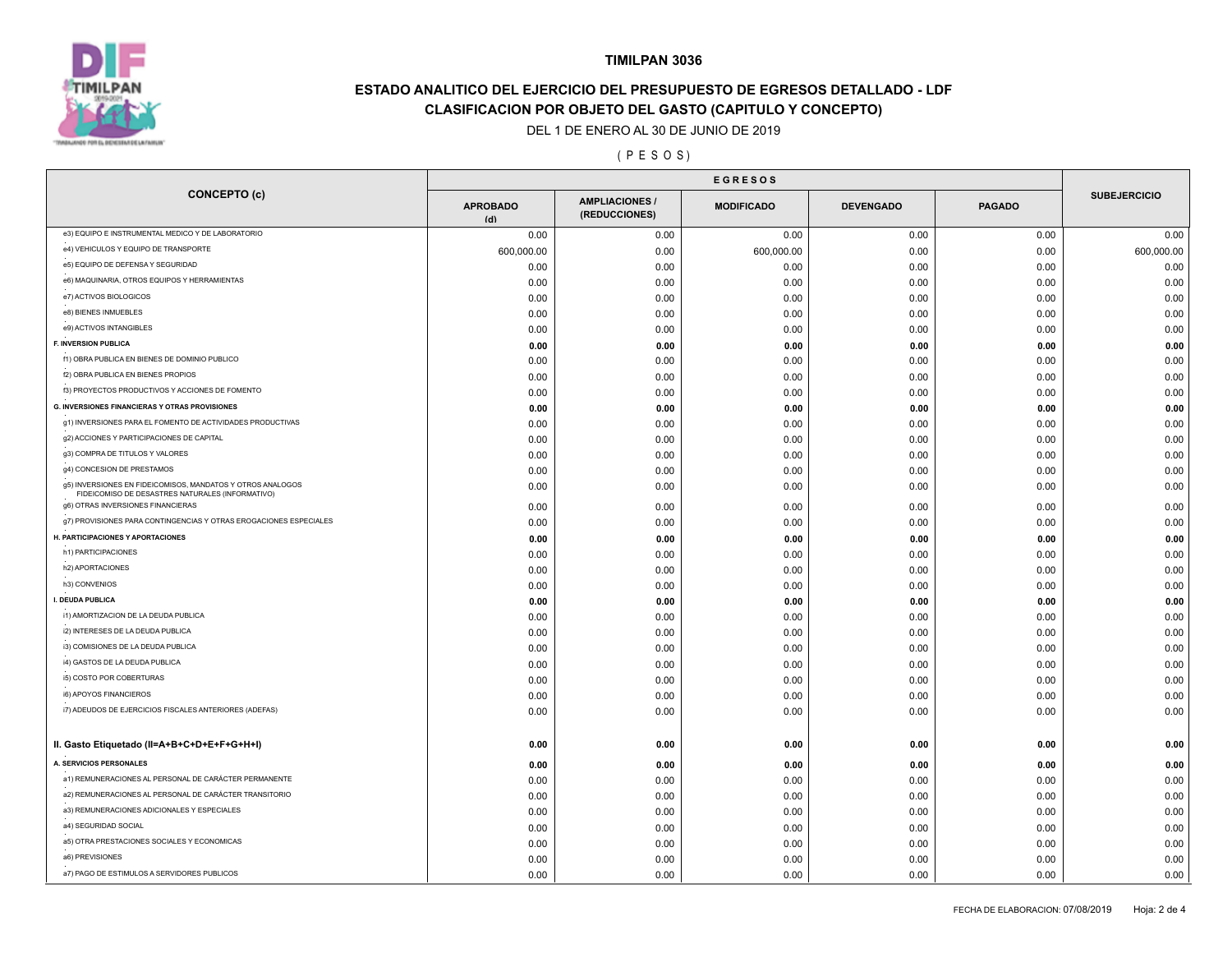

# **ESTADO ANALITICO DEL EJERCICIO DEL PRESUPUESTO DE EGRESOS DETALLADO - LDF CLASIFICACION POR OBJETO DEL GASTO (CAPITULO Y CONCEPTO)**

### DEL 1 DE ENERO AL 30 DE JUNIO DE 2019

### ( P E S O S )

| <b>CONCEPTO (c)</b>                                                           | <b>APROBADO</b><br>(d) | <b>AMPLIACIONES /</b><br>(REDUCCIONES) | <b>MODIFICADO</b> | <b>DEVENGADO</b> | <b>PAGADO</b> | <b>SUBEJERCICIO</b> |
|-------------------------------------------------------------------------------|------------------------|----------------------------------------|-------------------|------------------|---------------|---------------------|
| <b>B. MATERIALES Y SUMINISTROS</b>                                            | 0.00                   | 0.00                                   | 0.00              | 0.00             | 0.00          | 0.00                |
| b1) MATERIALES DE ADMINISTRACION, EMISION DE DOCUMENTOS Y ARTICULOS OFICIALES | 0.00                   | 0.00                                   | 0.00              | 0.00             | 0.00          | 0.00                |
| <b>b2) ALIMENTOS Y UTENSILIOS</b>                                             | 0.00                   | 0.00                                   | 0.00              | 0.00             | 0.00          | 0.00                |
| b3) MATERIAS PRIMAS Y MATERIALES DE PRODUCCION Y COMERCIALIZACION             | 0.00                   | 0.00                                   | 0.00              | 0.00             | 0.00          | 0.00                |
| b4) MATERIALES Y ARTICULOS DE CONSTRUCCION Y DE REPARACION                    | 0.00                   | 0.00                                   | 0.00              | 0.00             | 0.00          | 0.00                |
| b5) PRODUCTOS QUIMICOS, FARMACEUTICOS Y DE LABORATORIO                        | 0.00                   | 0.00                                   | 0.00              | 0.00             | 0.00          | 0.00                |
| <b>b6) COMBUSTIBLES, LUBRICANTES Y ADITIVOS</b>                               | 0.00                   | 0.00                                   | 0.00              | 0.00             | 0.00          | 0.00                |
| b7) VESTUARIO, BLANCOS, PRENDAS DE PROTECCION Y ARTICULOS DEPORTIVOS          | 0.00                   | 0.00                                   | 0.00              | 0.00             | 0.00          | 0.00                |
| <b>b8) MATERIALES Y SUMINISTROS PARA SEGURIDAD</b>                            | 0.00                   | 0.00                                   | 0.00              | 0.00             | 0.00          | 0.00                |
| b9) HERRAMIENTAS, REFACCIONES Y ACCESORIOS MENORES                            | 0.00                   | 0.00                                   | 0.00              | 0.00             | 0.00          | 0.00                |
| <b>C. SERVICIOS GENERALES</b>                                                 | 0.00                   | 0.00                                   | 0.00              | 0.00             | 0.00          | 0.00                |
| c1) SERVICIOS BASICOS                                                         | 0.00                   | 0.00                                   | 0.00              | 0.00             | 0.00          | 0.00                |
| c2) SERVICIOS DE ARRENDAMIENTO                                                | 0.00                   | 0.00                                   | 0.00              | 0.00             | 0.00          | 0.00                |
| c3) SERVICIOS PROFESIONALES, CIENTIFICOS, TECNICOS Y OTROS SERVICIOS          | 0.00                   | 0.00                                   | 0.00              | 0.00             | 0.00          | 0.00                |
| c4) SERVICIOS FINANCIEROS, BANCARIOS Y COMERCIALES                            | 0.00                   | 0.00                                   | 0.00              | 0.00             | 0.00          | 0.00                |
| c5) SERVICIOS DE INSTALACION, REPARACION, MANTENIMIENTO Y CONSERVACION        | 0.00                   | 0.00                                   | 0.00              | 0.00             | 0.00          | 0.00                |
| c6) SERVICIOS DE COMUNICACIÓN SOCIAL Y PUBLICIDAD                             | 0.00                   | 0.00                                   | 0.00              | 0.00             | 0.00          | 0.00                |
| c7) SERVICIOS DE TRASLADO Y VIATICOS                                          | 0.00                   | 0.00                                   | 0.00              | 0.00             | 0.00          | 0.00                |
| c8) SERVICIOS OFICIALES                                                       | 0.00                   | 0.00                                   | 0.00              | 0.00             | 0.00          | 0.00                |
| c9) OTROS SERVICIOS GENERALES                                                 | 0.00                   | 0.00                                   | 0.00              | 0.00             | 0.00          | 0.00                |
| D. TRANSFERENCIAS, ASIGNACIONES, SUBSIDIOS Y OTRAS AYUDAS                     | 0.00                   | 0.00                                   | 0.00              | 0.00             | 0.00          | 0.00                |
| d1) TRANSFERENCIAS INTERNAS Y ASIGNACIONES AL SECTOR PUBLICO                  | 0.00                   | 0.00                                   | 0.00              | 0.00             | 0.00          | 0.00                |
| d2) TRANSFERENCIAS AL RESTO DEL SECTOR PUBLICO                                | 0.00                   | 0.00                                   | 0.00              | 0.00             | 0.00          | 0.00                |
| d3) SUBSIDIOS Y SUBVENCIONES                                                  | 0.00                   | 0.00                                   | 0.00              | 0.00             | 0.00          | 0.00                |
| d4) AYUDAS SOCIALES                                                           | 0.00                   | 0.00                                   | 0.00              | 0.00             | 0.00          | 0.00                |
| d5) PENSIONES Y JUBILACIONES                                                  | 0.00                   | 0.00                                   | 0.00              | 0.00             | 0.00          | 0.00                |
| d6) TRANSFERENCIAS A FIDEICOMISOS, MANDATOS Y OTROS ANALOGOS                  | 0.00                   | 0.00                                   | 0.00              | 0.00             | 0.00          | 0.00                |
| d7) TRANSFERENCIAS A LA SEGURIDAD SOCIAL                                      | 0.00                   | 0.00                                   | 0.00              | 0.00             | 0.00          | 0.00                |
| d8) DONATIVOS                                                                 | 0.00                   | 0.00                                   | 0.00              | 0.00             | 0.00          | 0.00                |
| d9) TRANSFERENCIAS AL EXTERIOR                                                | 0.00                   | 0.00                                   | 0.00              | 0.00             | 0.00          | 0.00                |
| E. BIENES MUEBLES, INMUEBLES E INTANGIBLES                                    | 0.00                   | 0.00                                   | 0.00              | 0.00             | 0.00          | 0.00                |
| e1) MOBILIARIO Y EQUIPO DE ADMINISTRACION                                     | 0.00                   | 0.00                                   | 0.00              | 0.00             | 0.00          | 0.00                |
| e2) MOBILIARIO Y EQUIPO EDUCACIONAL Y RECREATIVO                              | 0.00                   | 0.00                                   | 0.00              | 0.00             | 0.00          | 0.00                |
| e3) EQUIPO E INSTRUMENTAL MEDICO Y DE LABORATORIO                             | 0.00                   | 0.00                                   | 0.00              | 0.00             | 0.00          | 0.00                |
| e4) VEHICULOS Y EQUIPO DE TRANSPORTE                                          | 0.00                   | 0.00                                   | 0.00              | 0.00             | 0.00          | 0.00                |
| e5) EQUIPO DE DEFENSA Y SEGURIDAD                                             | 0.00                   | 0.00                                   | 0.00              | 0.00             | 0.00          | 0.00                |
| e6) MAQUINARIA, OTROS EQUIPOS Y HERRAMIENTAS                                  | 0.00                   | 0.00                                   | 0.00              | 0.00             | 0.00          | 0.00                |
| e7) ACTIVOS BIOLOGICOS                                                        | 0.00                   | 0.00                                   | 0.00              | 0.00             | 0.00          | 0.00                |
| e8) BIENES INMUEBLES                                                          | 0.00                   | 0.00                                   | 0.00              | 0.00             | 0.00          | 0.00                |
| e9) ACTIVOS INTANGIBLES                                                       | 0.00                   | 0.00                                   | 0.00              | 0.00             | 0.00          | 0.00                |
| <b>F. INVERSION PUBLICA</b>                                                   | 0.00                   | 0.00                                   | 0.00              | 0.00             | 0.00          | 0.00                |
| f1) OBRA PUBLICA EN BIENES DE DOMINIO PUBLICO                                 | 0.00                   | 0.00                                   | 0.00              | 0.00             | 0.00          | 0.00                |